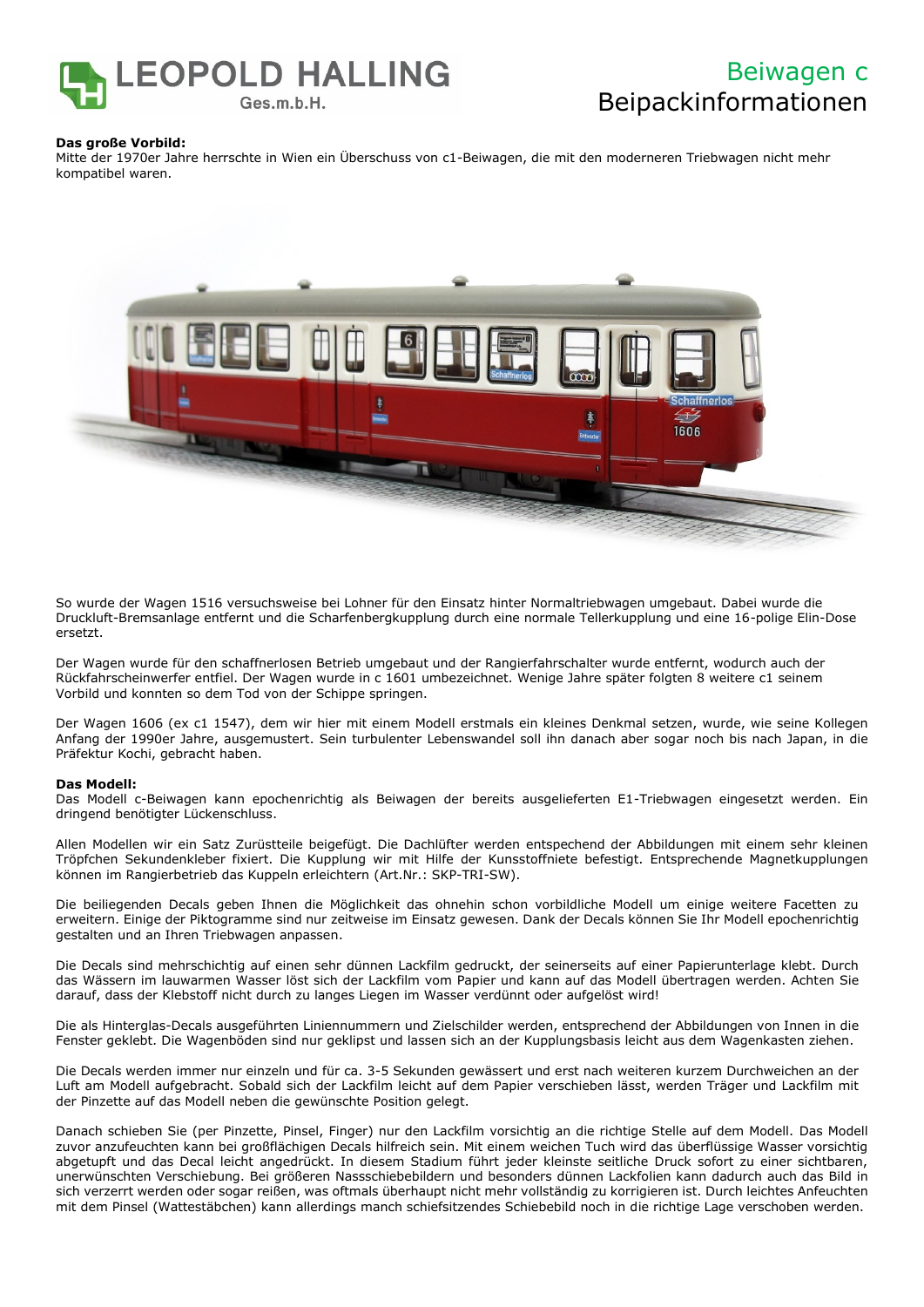

## Trailer c Information Leaflet

### *The Original:*

*In the mid-1970s there was an excess of c1 sidecars in Vienna, which were no longer compatible with the more modern motorcars.*



*The trailer car 1516 was converted by Lohner on a trial basis for use behind standard motorcars. The compressed air brake system was removed and the Scharfenberg coupling replaced by a normal plate coupling and a 16-pin Elin socket.*

*The trailer car was converted to run without a conductor and the shunting drive switch was removed, which also meant that the*  reversing light was no longer required. The car was renamed c 1601. A few years later, 8 more c1s followed its lead and could *thus escape from death.*

*The car 1606 (ex c1 1547), for which we erected with this model a but small memorial monument, was retiert as its colleagues in the early 1990s. His turbulent way of life is said to have brought him to Japan, to the Kochi prefecture.* 

*The model c trailer car can be used as a trailer for the E1 railcars that have already been delivered. An urgently needed addition to your collection.* 

### *The Model:*

*The model c trailer can be used with the already delivered E1 motorcars.* 

*A set of accessory parts is included with all models. The roof fans are fixed according to the pictures with a very small droplet of superglue. The coupling is attached using plastic rivet supplied. Corresponding magnetic couplings can make coupling easier in shunting operations (item no .: SKP-TRI-SW).*

*The enclosed decals give you the opportunity to add a few more facets to the already exemplary model. Some of the pictograms were only used temporarily. Thanks to the decals, you can design your model for the epoch and adapt it to your railcar.*

*The decals are printed in several layers on a very thin lacquer film, which in turn sticks to a paper backing. By soaking in lukewarm water, the lacquer film detaches from the paper and can be transferred to the model. Make sure that the adhesive is not diluted or dissolved by lying in the water for too long!*

*The line numbers and target signs, printed as behind glass decals, are stuck into the windows from the inside according to the illustrations. The floors are only clipped and can be removed easily by pulling on the coupling base.*

*The decals are always watered individually and for approx. 3-5 seconds and only applied to the model after another brief soak in the air. As soon as the lacquer film can be easily moved on the paper, the carrier and lacquer film are placed on the model next to the desired position with the tweezers.*

*Then push (with tweezers, brush, finger) only the lacquer film carefully to the right place on the model. Moistening the model beforehand can be helpful for large-scale decals. The excess water is carefully dabbed off with a soft cloth and the decal is gently pressed on. At this stage, every slight lateral pressure immediately leads to a visible, undesirable shift. In the case of larger wet slide images and particularly thin lacquer foils, this can also distort the image or even tear it, which can often no longer be completely corrected. By slightly moistening with a brush (cotton swab), however, some slanted images can still be moved into the correct position.*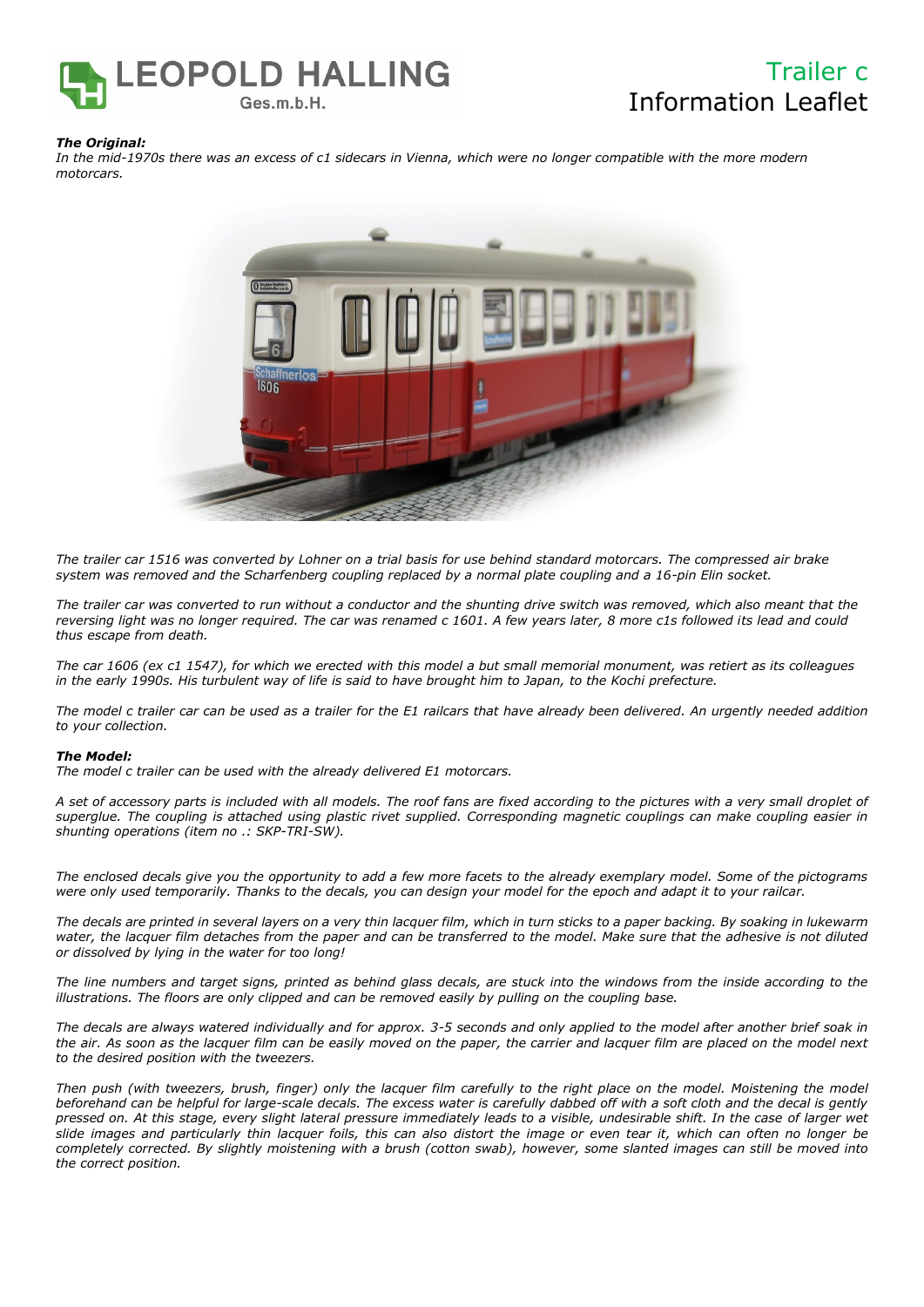

### **Made in Austria!**

**Achtung!** Dieses Modell ist KEIN SPIELZEUG! Nur für Sammler und Personen über 18 Jahren geeignet. Darf nicht in die Hände von Kindern gelangen. Erstickungsgefahr wegen abnehmbarer und verschluckbarer Kleinteile. Bei unsachgemäßem Gebrauch besteht Verletzungsgefahr durch scharfe Kanten**!** 

**Attention!** This model is NOT a TOY! Not suitable for children under 18 years due to removable and swallowable small parts. If used improperly, there is a risk of injury from sharp edges! This product may not be disposed of as household waste at the end of its useful life, but must be returned to a collection point for recycling electronic equipment.

**Garantie und Service**: A-1230 Wien, Leopoldigasse 15-17, +43 1 604 31 22, [office@halling.at](mailto:office@halling.at) / info@ferro-trian.com, [www.halling.at](http://www.halling.at/)

**Attention!** Risque de blessures en cas de mauvaise manipulation. Méfiez-vous des arêtes vives! **Attenzione!** Pericolo di lesioni, se gestita in modo improprio. Attenzione ai bordi taglienti! Questo modello non è un giocattolo! **Attenzione!** Questa lista dei modelli non è un giocattolo! Pericolo di lesioni, se gestita in modo improprio. Attenzione ai bordi taglienti! Alla fine della sua vita utile riciclare questo prodotto in un punto di raccolta per apparecchiature elettroniche. **¡Atención!** Esta lista de modelos NO ES UN JUGUETE! Peligro de lesiones si se maneja de manera inadecuada. Tenga cuidado con los bordes afilados! Al final de su vida útil reciclar este producto a un punto de recogida para equipos electrónicos. **Pozor!** Tento seznam modelu není hračka! Nebezpečí zranění při nesprávném zacházení. Dejte si pozor na ostré hrany! Na konci své životnosti recyklovat tento výrobek na sběrném místě pro elektronické zařízení.